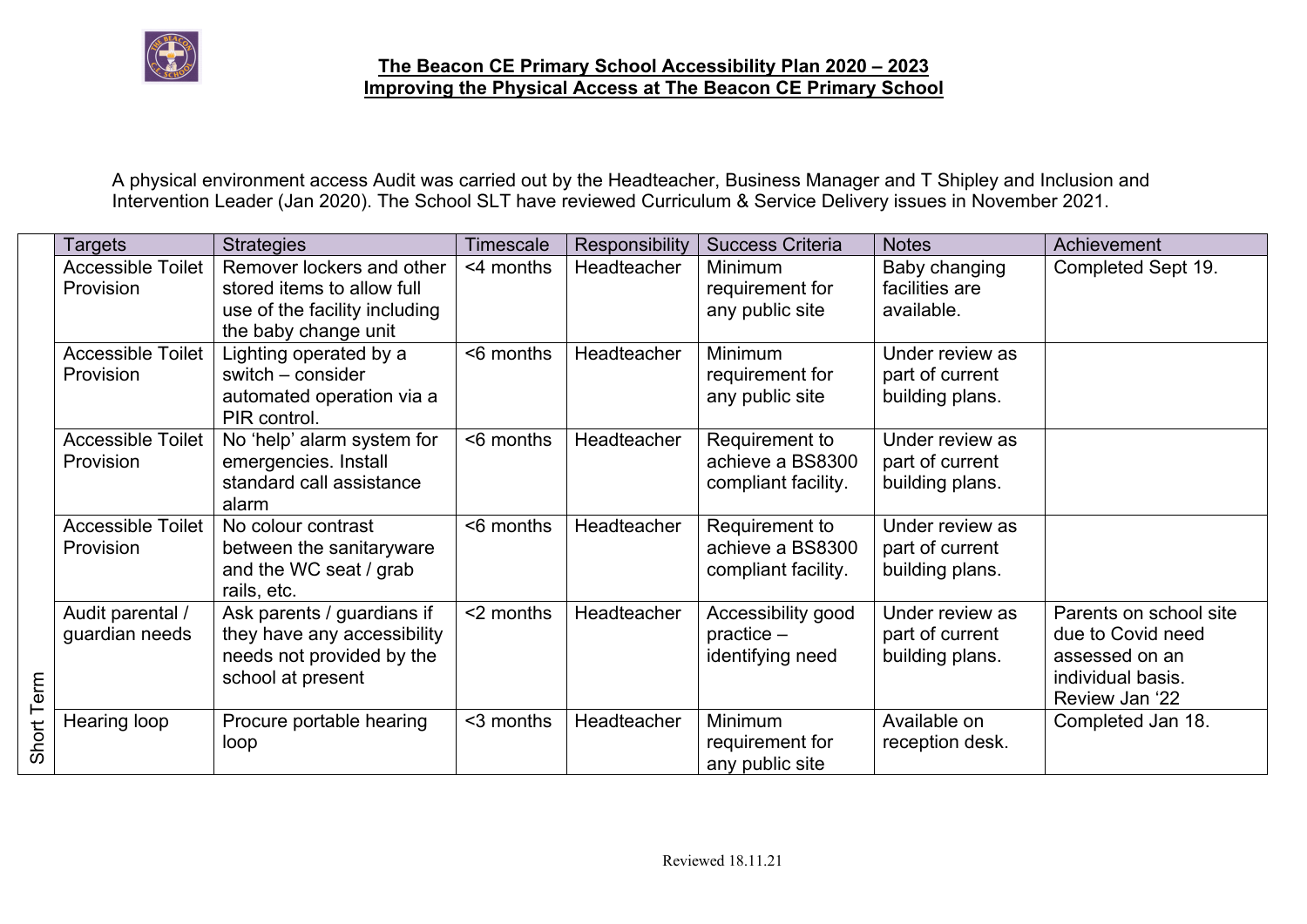

|             | <b>Review site</b><br>signage                         | Site directional signage at<br>the main entrance to the<br>drive is poor.<br>No Main Entrance signage                                                                                                                  | $<$ 1 year | ASBC/<br>Headteacher | New external<br>signage on all<br>entrances to<br>school.                                                                                                                                                              |                                                                                         | Completed summer<br>2018.                              |
|-------------|-------------------------------------------------------|------------------------------------------------------------------------------------------------------------------------------------------------------------------------------------------------------------------------|------------|----------------------|------------------------------------------------------------------------------------------------------------------------------------------------------------------------------------------------------------------------|-----------------------------------------------------------------------------------------|--------------------------------------------------------|
|             | Northumberland<br>Terrace main<br>entrance gate       | The gate closing system<br>(gas strut) makes<br>operation difficult (high<br>force):<br>Consider full automation                                                                                                       | <2 years   | Headteacher          | Minimum<br>requirement for<br>any public site                                                                                                                                                                          | Under Review -<br>supplier made<br>adjustments to<br>$gate - review$<br>spring term '22 |                                                        |
|             | <b>Heyworth Street</b><br>pedestrian<br>entrance gate | The School has identified<br>the Heyworth Street gate<br>as a 'pinch' point at pupil<br>delivery & collection times.<br>This makes it difficult for<br>parents with prams /<br>pushchairs and any<br>wheelchair users. | $<$ 1 year | ASBC/<br>Headteacher | Wider entrance at<br><b>Heyworth Street</b><br>entrance and<br>additional entrance<br>for EYFS parents.<br><b>Barriers installed</b><br>on pedestrian<br>entrance also to<br>allow for access to<br>other year groups. |                                                                                         | Completed summer<br>$2020 - 4$ entrances to<br>school. |
| Medium Term | Accessible<br>Parking Bay                             | Procure car park line<br>markings to provide an<br>accessible (BS8300<br>compliant) parking bay.                                                                                                                       | <1 year    | ASBC/<br>Headteacher | Minimum<br>requirement for<br>any public site                                                                                                                                                                          |                                                                                         | Completed Dec 19.                                      |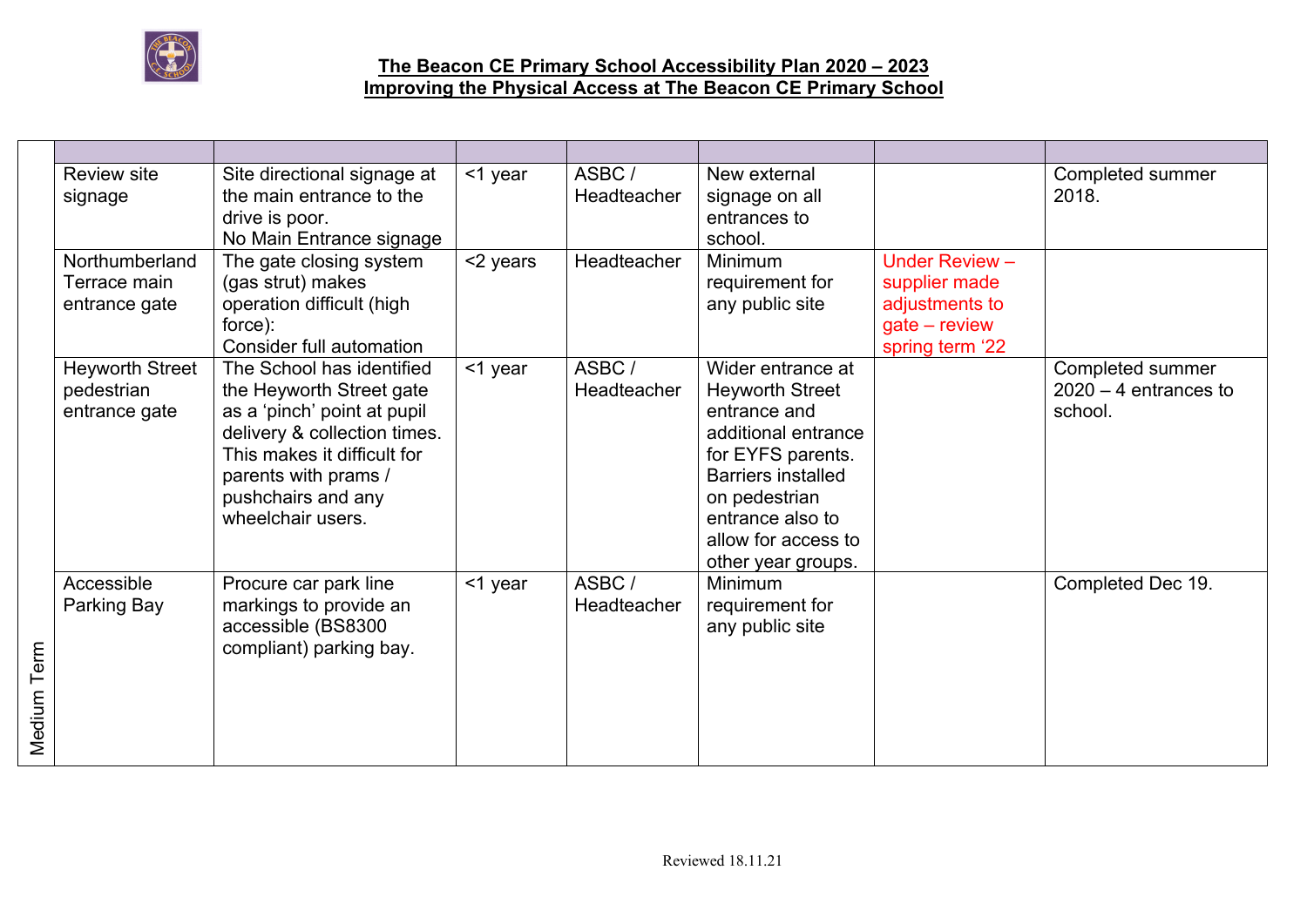

| Cross corridor<br>doors                                                                                                                                                                                                               | Hold open devices for<br>ease of movement                                                                                                                       | <3-4 years | ASBC/<br>Headteacher | Door Guards<br>installed for all<br>internal doors<br>which allow doors<br>to be kept open<br>and connected to<br>fire alarm system<br>which allows them<br>to be released<br>when fire alarm<br>sounds. | <b>Completed September</b><br>2020 |
|---------------------------------------------------------------------------------------------------------------------------------------------------------------------------------------------------------------------------------------|-----------------------------------------------------------------------------------------------------------------------------------------------------------------|------------|----------------------|----------------------------------------------------------------------------------------------------------------------------------------------------------------------------------------------------------|------------------------------------|
| Note only; the<br>school has made<br>improvements<br>over the past 10<br>years. All<br>building projects<br>consider<br>'accessibility'<br>and the school is<br>Long Term<br>broadly<br>compliant with<br>physical barrier<br>issues. | No other long term issues<br>identified. Further reviews<br>of the site, staff and pupil<br>changes may require other<br>adaptations not identified<br>to date. |            |                      | Please see<br>detailed note<br>below *                                                                                                                                                                   |                                    |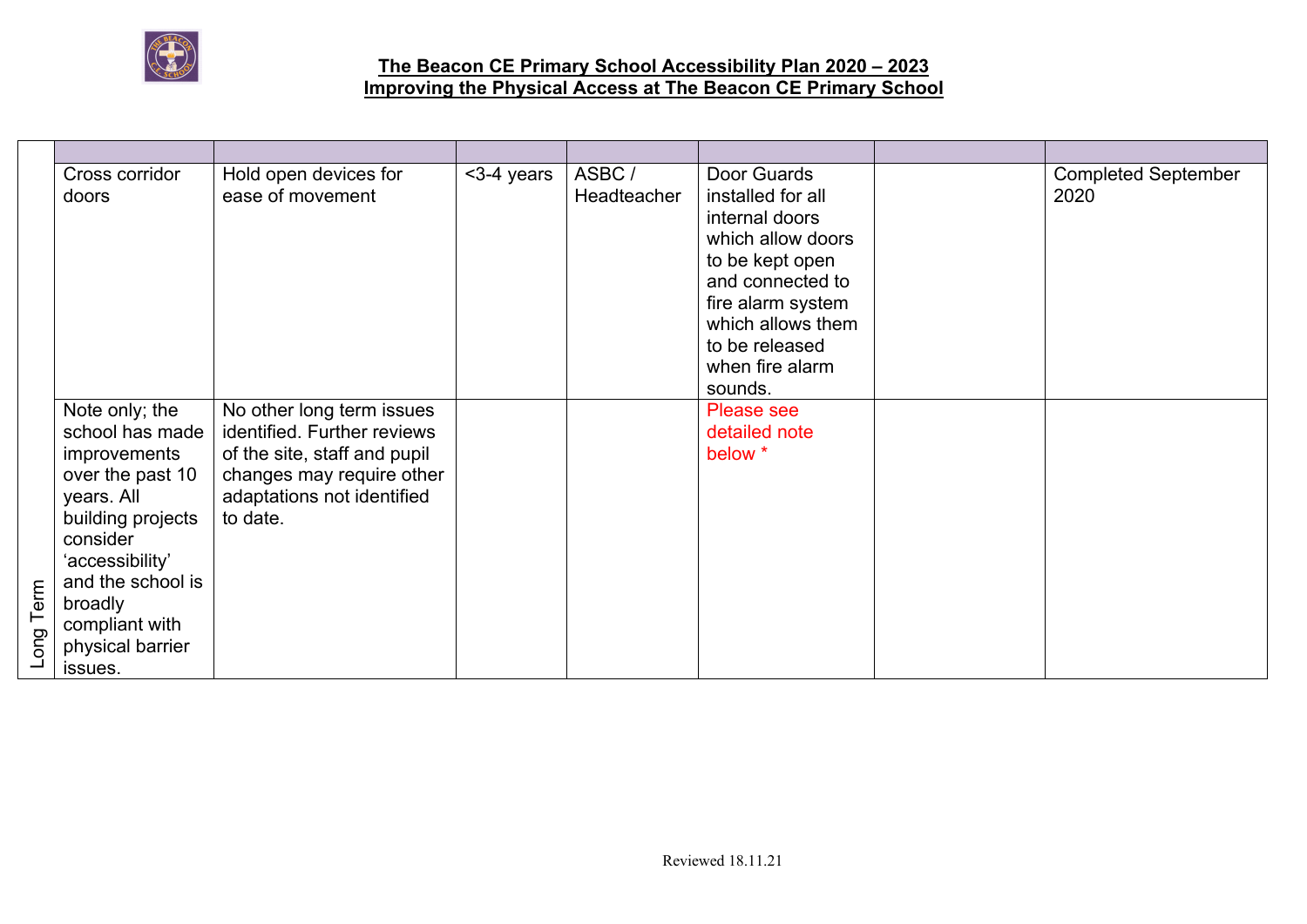

## **The Beacon CE Primary School Accessibility Plan 2020-2023 Improving the Curriculum Access at The Beacon CE Primary School**

|                             | <b>Targets</b>                                                                                                         | <b>Strategies</b>                                                                                                                                        | Timescale | Responsibi<br>lity   | <b>Success Criteria</b>                                                                                                                                                                 | Notes/Achievement                                                                                                                             |
|-----------------------------|------------------------------------------------------------------------------------------------------------------------|----------------------------------------------------------------------------------------------------------------------------------------------------------|-----------|----------------------|-----------------------------------------------------------------------------------------------------------------------------------------------------------------------------------------|-----------------------------------------------------------------------------------------------------------------------------------------------|
|                             | To increase                                                                                                            | To identify pupils who                                                                                                                                   | Ongoing   | KM and all           | Vulnerable children are                                                                                                                                                                 | Transition is set up on a                                                                                                                     |
|                             | transition support<br>between year<br>groups for<br>vulnerable pupils                                                  | may need additional to<br>or different from                                                                                                              |           | class<br>teachers    | identified and<br>transitions are effective                                                                                                                                             | personal level based on<br>the needs of each child to<br>ensure successful<br>transitions - Summer<br>term.                                   |
| Term<br>Short               | To finely review<br>attainment of<br>pupils with SEN<br>and vulnerable<br>groups                                       | Scrutinise askEddi and<br>compare progress and<br>attainment of children<br>from vulnerable groups<br>and non vulnerable.                                | Termly    | KM with<br><b>RF</b> | <b>Provision Mapping</b><br>shows clear steps and<br>progress made                                                                                                                      | <b>SENCo works</b><br>collaboratively with RF to<br>monitor progress of SEN<br>compared to non SEN<br>children - Termly<br>LDST provision map |
| Term<br>Medium <sup>-</sup> | To develop use of<br>technology to<br>make develop<br>attainment in<br>reading and<br>writing across the<br>curriculum | To develop dyslexia<br>friendly technology,<br>including purchase of<br>Ipad keyboards, to<br>support children with<br>specific literacy<br>difficulties | Ongoing   | <b>KM</b>            | All teaching staff are<br>able to plan and<br>effectively implement<br>the use of technologies<br>and pupils with specific<br>literacy difficulties or<br>EAL make greater<br>progress. | Purchased Nessy Feb 19<br>to support children with<br>showing signs of dyslexia<br>or have a diagnosis.                                       |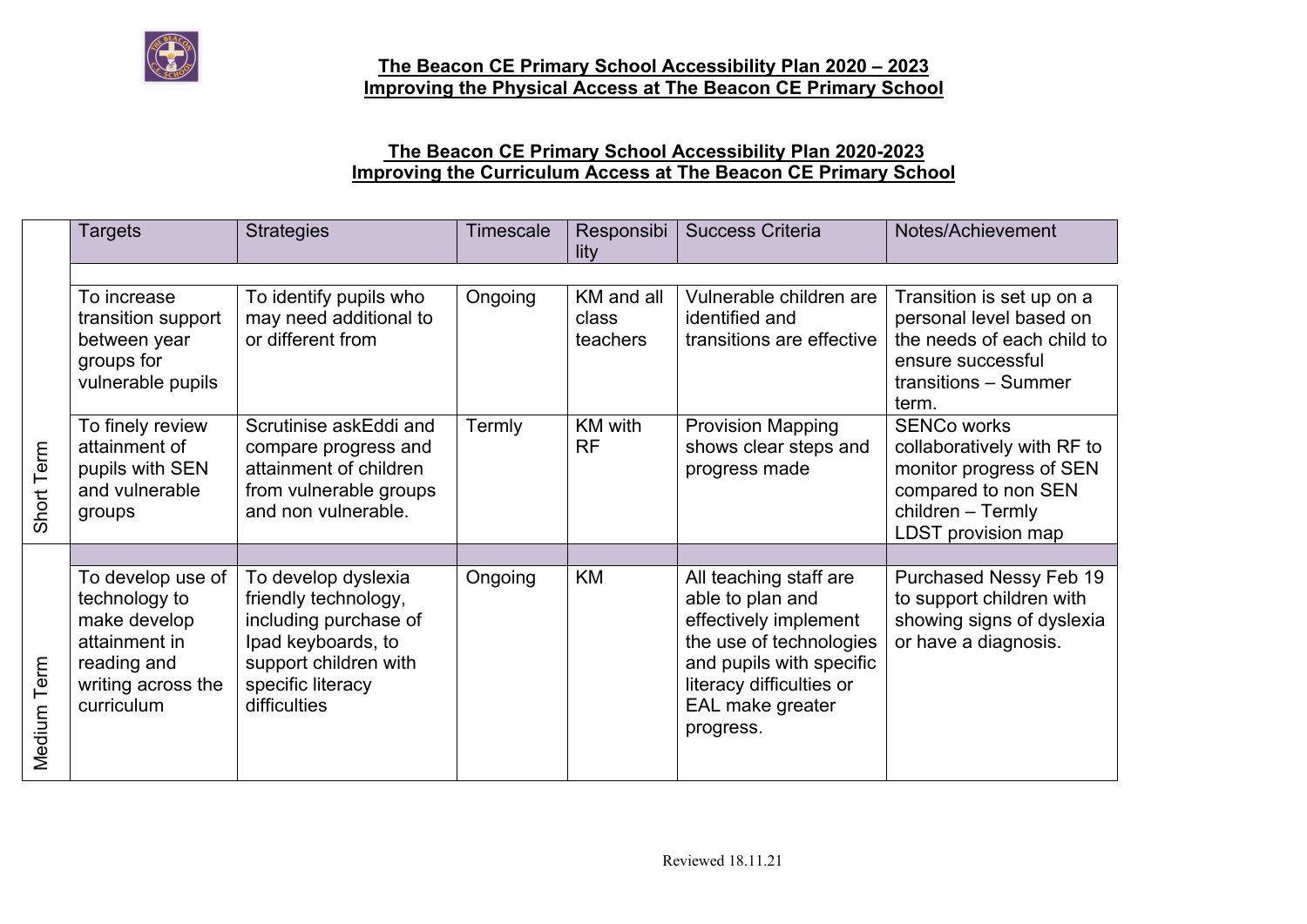

|          | To evaluate and<br>review the above<br>short and medium<br>term targets<br>annually | See above                                                          | Annually | KM and<br>SLT.<br>Governors | All children making<br>good progress                                | Targets initially reviewed<br>Autumn 21 and<br>presented to finance<br>governors.                                                                                       |
|----------|-------------------------------------------------------------------------------------|--------------------------------------------------------------------|----------|-----------------------------|---------------------------------------------------------------------|-------------------------------------------------------------------------------------------------------------------------------------------------------------------------|
| ͽ<br>ong | To deliver all<br>findings to<br>Governing Body                                     | <b>Finance and Premises</b><br>and Curriculum<br>Governors meeting | Annually | KM, SLT,<br>Governors       | Governors are fully<br>informed about SEN<br>provision and progress | SENCo has presented to<br>Governors each term to<br>update on policies,<br>performance, expenditure<br>etc and has acted upon<br>all actions -19/20 - 20/21<br>$-21/22$ |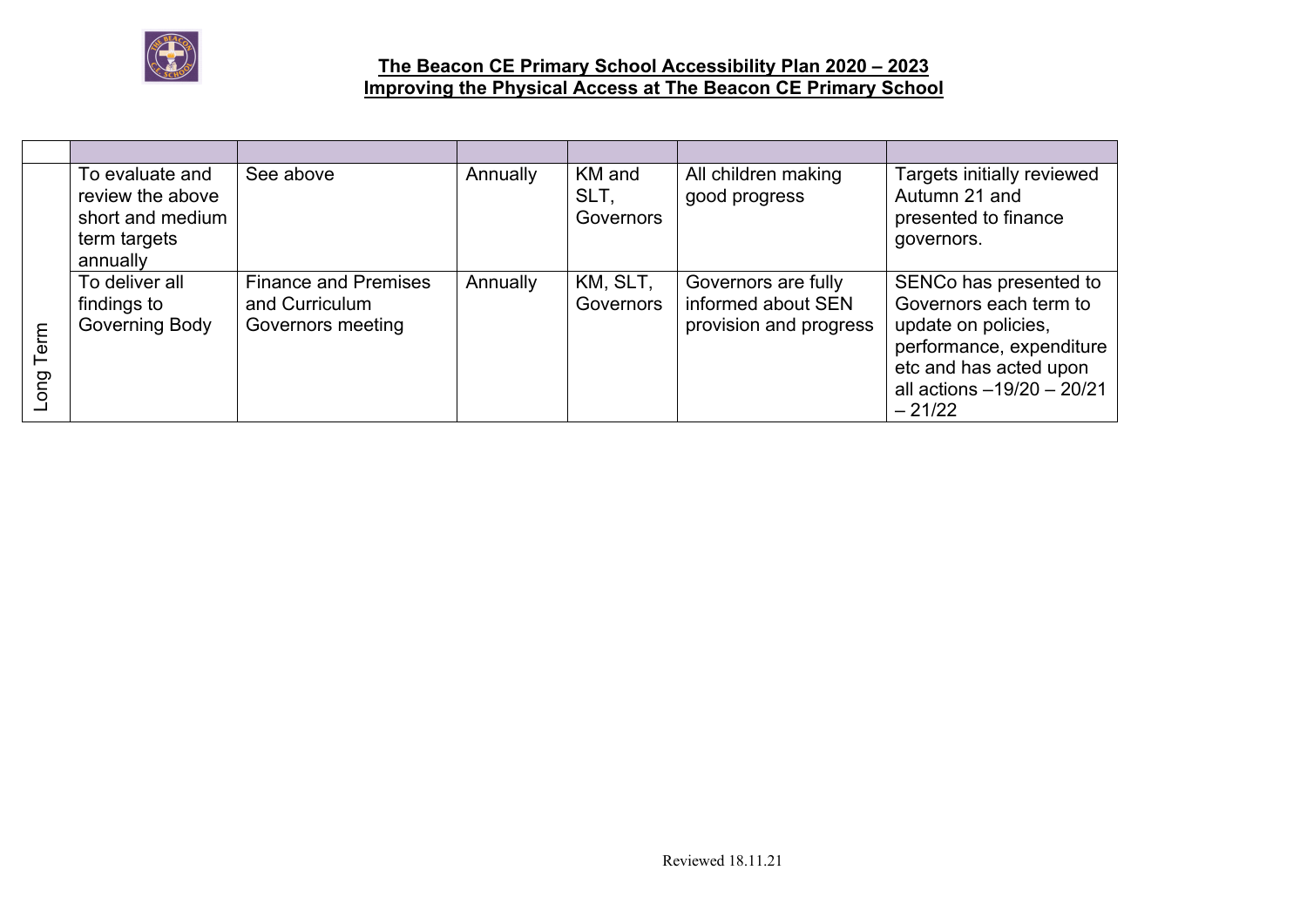

# **The Beacon CE Primary School Accessibility Plan 2020-2023 Improving the Delivery of Information to Parents at The Beacon CE Primary School**

|            | <b>Targets</b>      | <b>Strategies</b>           | <b>Timescale</b> | Responsibility | <b>Success Criteria</b> | Notes/Achievement               |
|------------|---------------------|-----------------------------|------------------|----------------|-------------------------|---------------------------------|
|            | Availability of     | The school will make        | Ongoing          | Admin team     | School becomes          | All information is now sent to  |
|            | written material in | itself aware of the         |                  |                | more inclusive          | parents electronically. Some    |
|            | an alternative      | services available for      |                  |                |                         | communication has been          |
|            | format when         | converting written          |                  |                | Increased parental      | through the use of a            |
|            | specifically        | information into            |                  |                | involvement with        | translator or electronic        |
|            | requested           | alternative formats eg      |                  |                | parents with a          | translation device.             |
|            |                     | EMTAS, Google               |                  |                | language barrier        | School website is now           |
|            |                     | translate                   |                  |                |                         | available in a large variety of |
|            |                     |                             |                  |                |                         | languages.                      |
|            | Increase parental   | Create a link on the        | Half termly      | KM, JD         | School becomes          | Completed. Parent               |
|            | access to support   | school website to the       |                  |                | more inclusive          | workshop also held to show      |
|            | from external       | <b>Early Help Directory</b> |                  |                |                         | parents how to access Early     |
|            | providers           |                             |                  |                | Clear collaborative     | Help Hubs and Directory.        |
|            |                     |                             |                  |                | working approach        | Links to contacts of external   |
|            |                     |                             |                  |                |                         | agencies the school work        |
|            |                     |                             |                  |                |                         | with on the SEND page for       |
|            |                     |                             |                  |                |                         | parents.                        |
|            | To establish close  | To implement                | Half termly      | KM             | Clear collaborative     | Parents are able to contact     |
|            | links with parents  | frequent workshops,         |                  |                | working approach        | staff members face to face,     |
|            |                     | coffee mornings,            |                  |                |                         | phone or have access to         |
|            |                     | seminars available          |                  |                |                         | some SENCo email.               |
| Short Term |                     | for parents                 |                  |                |                         | Termly workshops are held       |
|            |                     |                             |                  |                |                         | for parents from SENISS,        |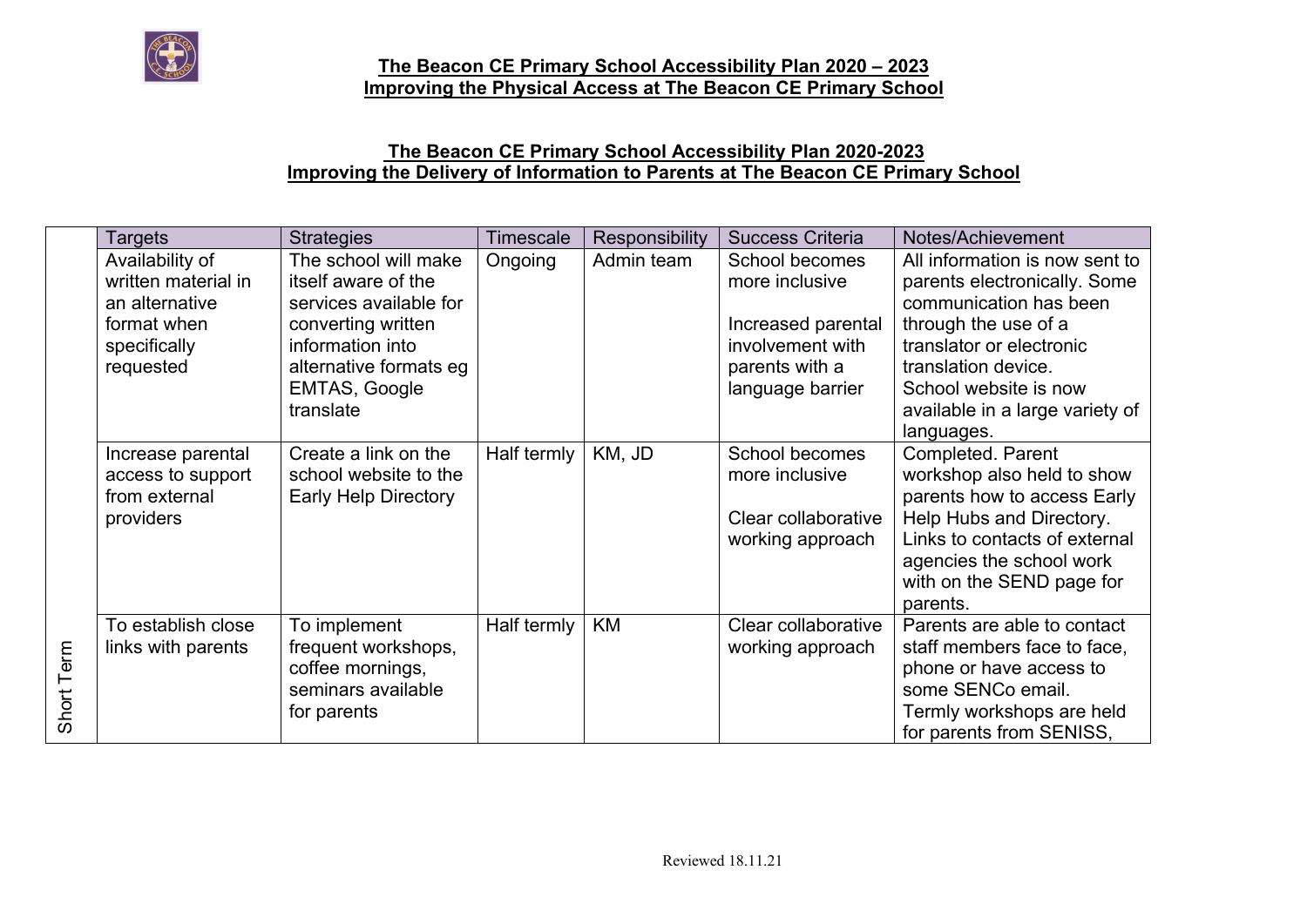

\*

### **The Beacon CE Primary School Accessibility Plan 2020 – 2023 Improving the Physical Access at The Beacon CE Primary School**

|             |                                                                                     |                                                                                          |          |                                                    |                                                                                | ASD solutions and ADHD<br>Foundation.                                                                                                                                                                                                                  |
|-------------|-------------------------------------------------------------------------------------|------------------------------------------------------------------------------------------|----------|----------------------------------------------------|--------------------------------------------------------------------------------|--------------------------------------------------------------------------------------------------------------------------------------------------------------------------------------------------------------------------------------------------------|
|             |                                                                                     |                                                                                          |          |                                                    |                                                                                |                                                                                                                                                                                                                                                        |
|             | To establish close<br>liaison with parents<br>and outside<br>agencies               | Establish a 'market<br>place' at parents<br>evening using<br>outside providers.          | Termly   | <b>KM</b> Inclusion<br>and<br>Intervention<br>Lead | Clear collaborative<br>working approach                                        | Parents invited to review<br>meetings and are<br>instrumental in setting new<br>actions for their child.<br>Workshops and parent<br>market places have also<br>been implemented.<br>Termly parent evenings and<br><b>EYFS parent SEND</b><br>meetings. |
| Medium Term | Develop strategies<br>to integrate new<br>pupils successfully<br>into the school    | Create and<br>implement a<br>welcome pack for<br>new pupils<br>Develop a buddy<br>system | Ongoing  | KM and<br>admin team                               | Children and<br>families are<br>supported and<br>transitions are<br>successful | School Buddies.<br>The Guardians PLT group.                                                                                                                                                                                                            |
|             |                                                                                     |                                                                                          |          |                                                    |                                                                                |                                                                                                                                                                                                                                                        |
| Long Term   | To evaluate and<br>review the above<br>short and medium<br>term targets<br>annually | See above                                                                                | Annually | KM and SLT,<br>Governors                           | Clear collaborative<br>working approach                                        | A review or targets Summer<br>term 2022. Actions<br>identified.                                                                                                                                                                                        |